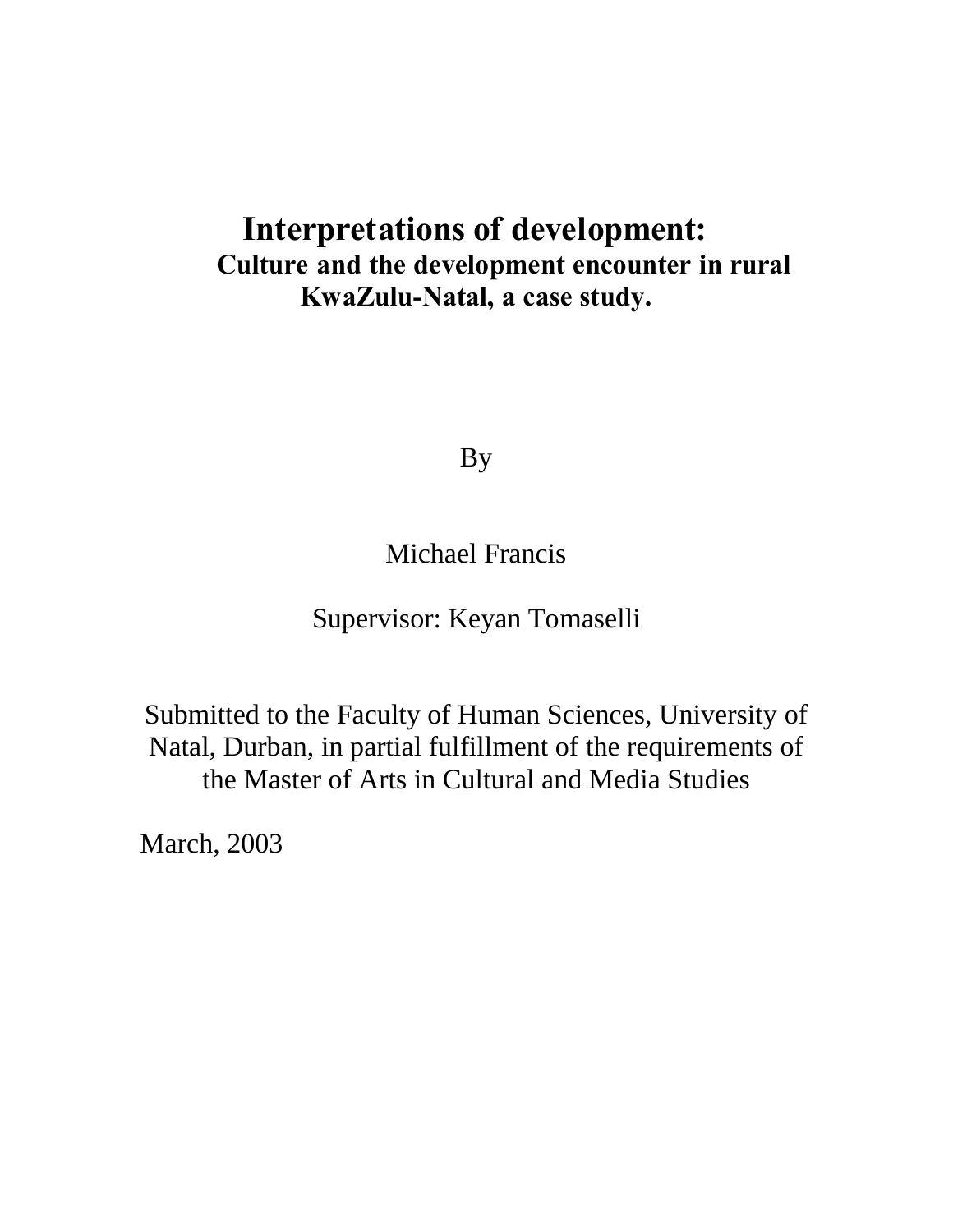# **Table of Contents**

| <b>Chapter 1</b><br>Introduction to Interpretations of development 1                   |
|----------------------------------------------------------------------------------------|
| <b>Chapter 2</b>                                                                       |
| <b>Chapter 3</b>                                                                       |
| <b>Chapter 4</b><br>Development communication: negotiating the signs of development 48 |
| <b>Chapter 5</b>                                                                       |
| <b>References</b>                                                                      |
|                                                                                        |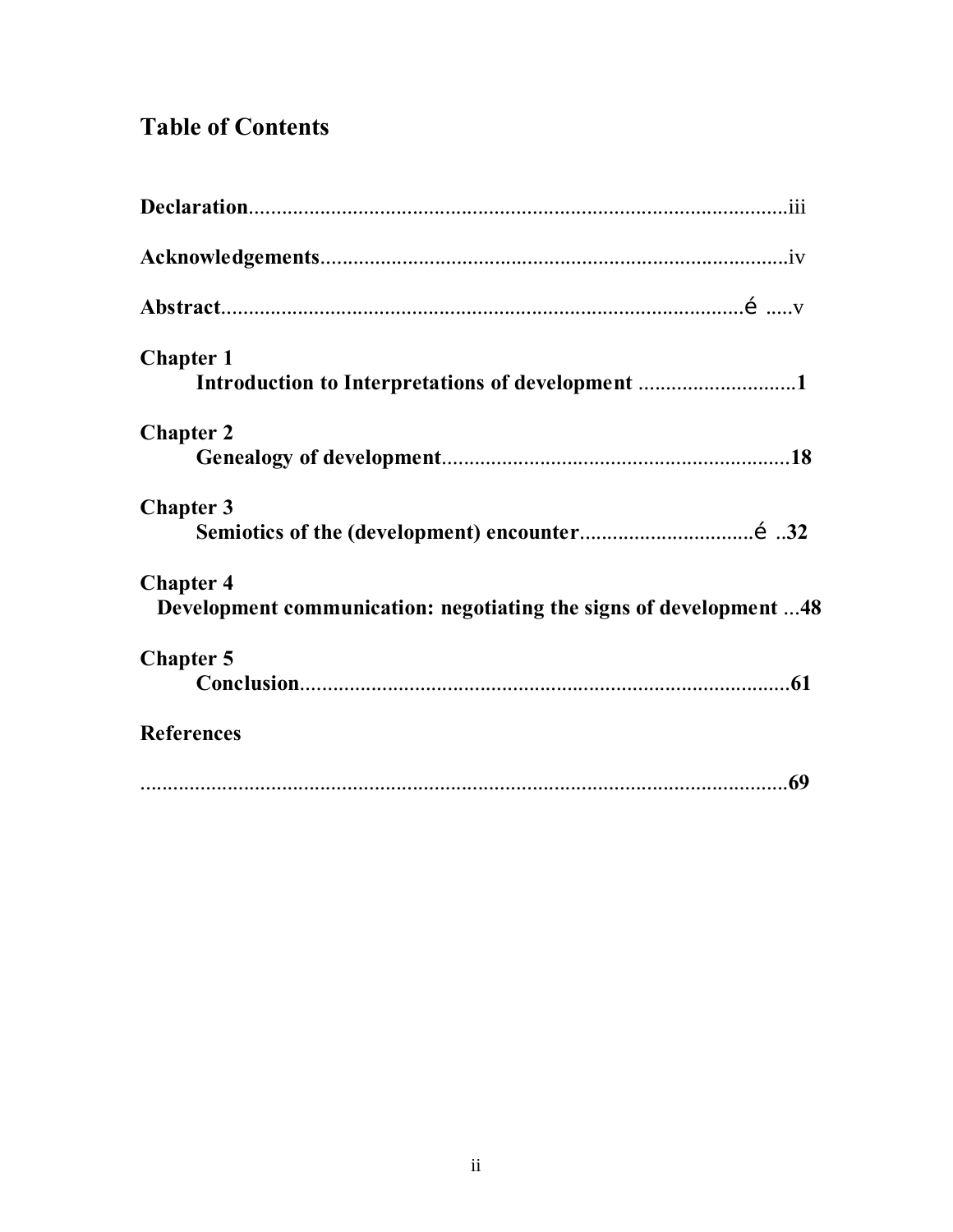### **Declaration**

I, Michael Francis, do hereby declare that this is my own work and that all other peoplects works have been fully acknowledged. I further declare that I have never before submitted this work for an award of a degree to any university. This work is being submitted in partial fulfillment of Master of Arts degree in the Faculty of Human Sciences at the University of Natal, South Africa.

Signatureí í í í í í í í Date: March 25 Durban, 2003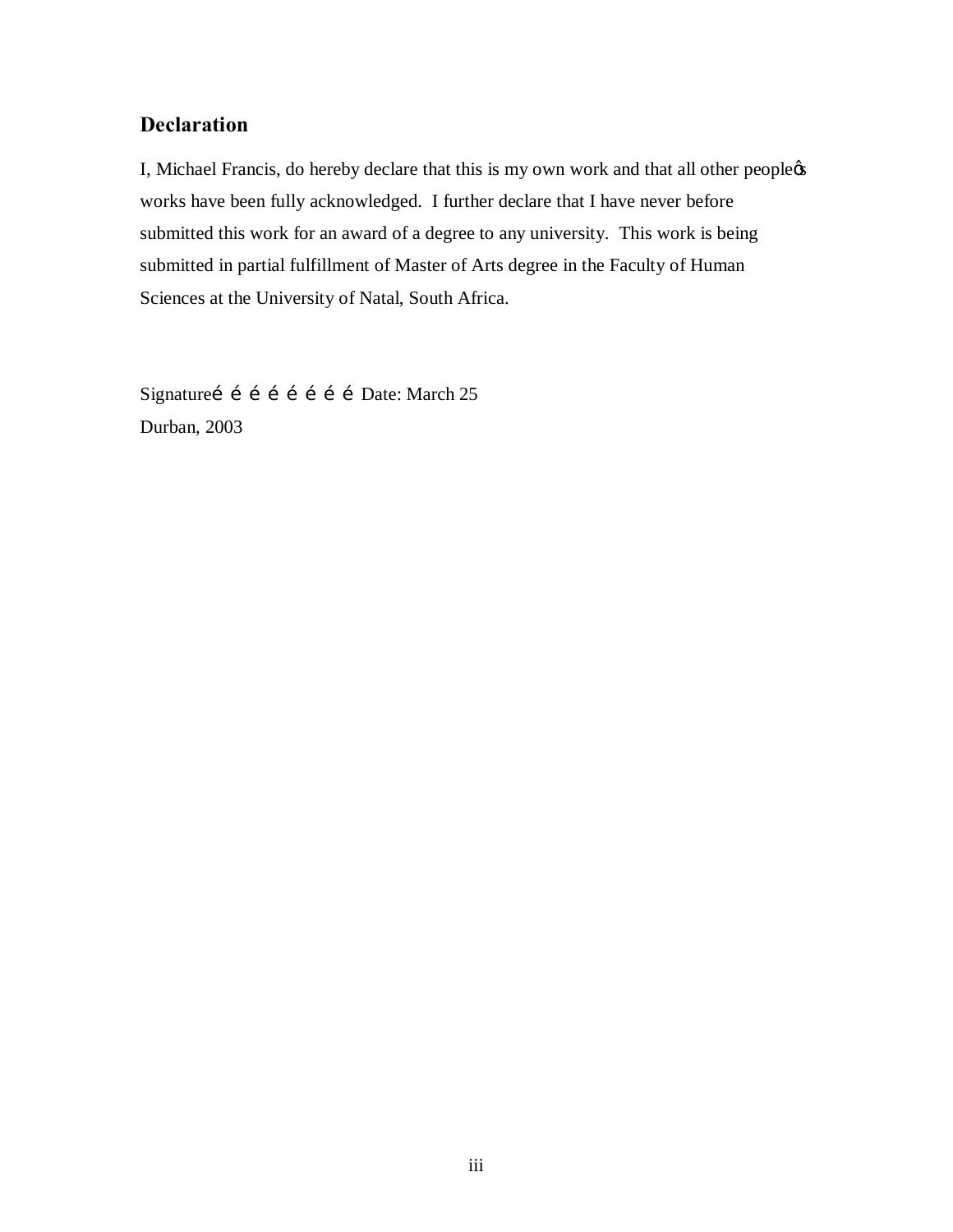#### **Acknowledgements**

There are so many people that helped me with my thesis it is difficult to know where to begin. I have never been the lone scholar plugging away at my research. South Africa has been a home to me for the past year and all of those who made me feel welcome deserve many thanks.

I would like to express my gratitude to the staff and fellow students of Cultural and Media Studies. CCMS has been an excellent base for me. I especially need to thank Keyan Tomaselli for his guidance and Ruth Teer-Tomaselli for restraining my topic. Arnold Shepperson was of great assistance discussing various dead philosophers. Elaine Binedell and Eunice Ivala also need many thanks for all their work and meticulous editing. Susan Govender also needs to be thanked for keeping things at the centre organised and running.

The people of Ndumo have been a great source of inspiration and information. Everybody made me feel welcome and gave me much needed access to their lives. Despite living out the legacy of apartheid through their marginalisation and poverty they proved to have indominatable spirits and a great vision for the future. Too many names here would need to be mentioned so I leave them blank and assure everybody in Ndumo their assistance has been fantastic.

The P.E.A.C.E. Foundation has played a huge role in facilitating my research and I hope that my assistance to them equaled what I received from them. I especially need to thank Nora Tager, your dedication to helping others is unsurpassed and, despite any critiques of development in this thesis, you have accomplished great things and will continue to do so. I also need to thank Nonceba Lushaba. You have been great acting as a translator and have been priceless in helping me gain access to the community of Ndumo and for all your insights into the Zulu culture. Most of all you have been a good friend. All the trustees and various arms of the P.E.A.C.E. Foundation have been great - keep up the good work.

I really want to thank Mandisa Mbali who came into my life in South Africa. You have seen me at my worst, shared the best of times and you continue to share my life and all my love.

All errors and omissions in this work are mine and mine alone.

iv